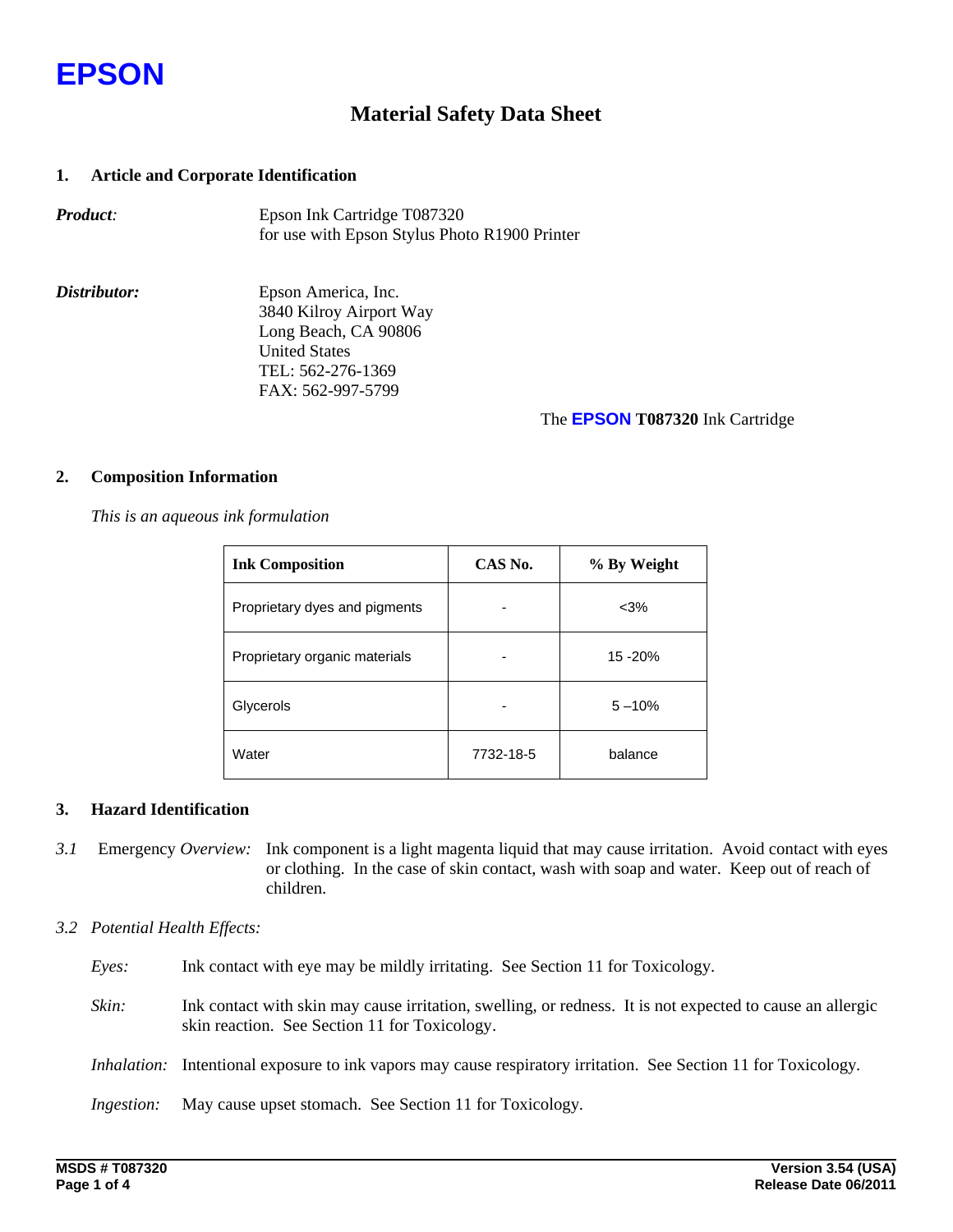## **EPSON**

## **4. First Aid Measures**

- *4.1 Eyes:* Immediately flush with room temperature, low pressure, clean water for at least 15 minutes*.* Seek medical attention if eye irritation continues.
- *4.2 Skin:* Wash surface areas with soap and water. Wash soiled clothing before rewearing. Seek medical attention if irritation continues.
- *4.3 Inhalation:* Remove subject to ventilated fresh air. Consult physician if necessary.
- *4.4 Ingestion:* Seek medical attention if stomach continues to be upset.

## **5. Fire Fighting Measures**

- *5.1 Flammability:* Flash point is greater than 248 deg. F / 120 deg. C (closed cup in accordance with ASTM D3278)
- *5.2 Extinguishing Media:* Dry chemical or carbon dioxide
- *5.3 Fire Fighting Instructions:* No special fire fighting procedures are required other than breathing apparatus. No special explosion hazards are known.

## **6. Accidental Release Measures**

If a spill occurs, use sponges to wipe-up ink, then rinse area with damp cloth. Place waste in closed container for disposal. Use proper ventilation. Do not dispose of waste to the sewer. No eye or skin protection required during clean-up. Wash hands with soap and water.

## **7. Precautions for Safe Handling and Use**

Keep out of reach of children and do not drink ink. Do not store the cartridge in high or freezing temperatures. Keep cartridge out of direct sunlight. Do not dismantle cartridge. Do not store cartridges with oxidizing agents or explosives. Make sure cartridge is dry before insertion into printer housing.

## **8. Exposure Controls and Personal Protection**

- *8.1 Engineering Controls:* None required
- *8.2 Exposure Controls:* None required
- *8.3 Personal Protection:* None required when cartridges are used as intended

## **9. Physical and Chemical Properties of Ink Formulation**

| Appearance:                  | Magenta Liquid                                                |
|------------------------------|---------------------------------------------------------------|
| Odor:                        | None                                                          |
| $pH$ :                       | $8.0 - 9.0$                                                   |
| <i>Boiling point:</i>        | Approximately 212 deg. F / 100 deg. C                         |
| Freezing point:              | Less than 32 deg. $F / 0$ deg. C                              |
| Melting point:               | Less than 32 deg. $F/0$ deg. C                                |
| Flash point:                 | Greater than 230 deg. F / 110 deg. C (closed cup, ASTM D3278) |
| Autoflammability:            | None                                                          |
| <i>Explosive properties:</i> | None                                                          |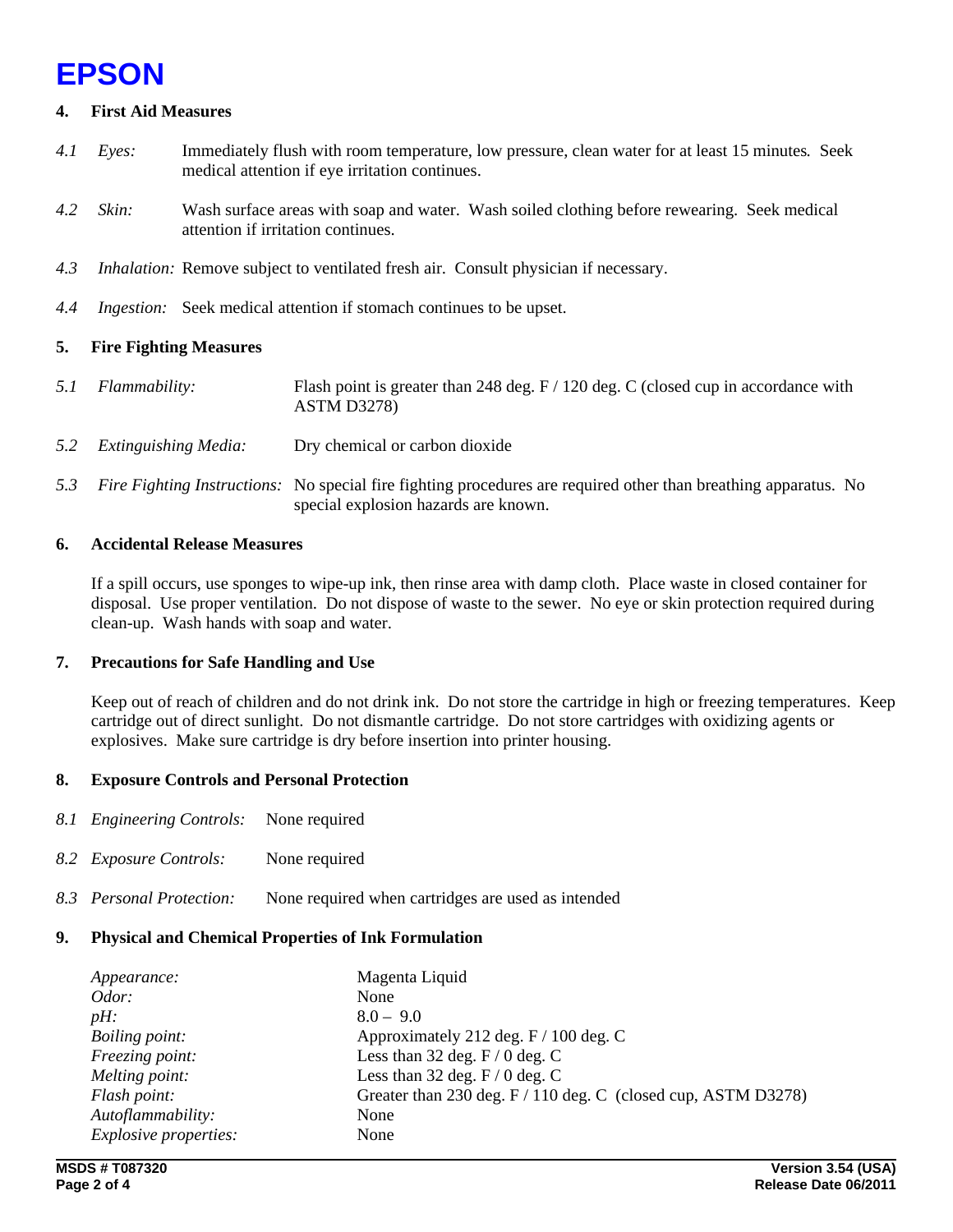

*Oxidizing properties:* None *Vapor density:* Greater than 1 (air = 1) *Relative density:* 1.07 at 68 deg. F / 20 deg. C *Solubility in water:* Complete *Solubility in fat:* No data available *Partition coefficient:* No data available *Viscosity:* Less than 5 mPa-s

## **10. Stability and Reactivity**

*Stability:* Stable *Hazardous polymerization:* Will not occur *Hazardous decomposition products:* None *Incompatible materials:* Oxidizers and explosives

## **11. Toxicology and Health Hazards**

*Routes Of Overexposure:* Eye, skin, inhalation, and oral

#### *Acute Health Hazards:*

- Overexposure of eye surface to ink may be mildly irritating
- Overexposure of skin to ink contact may cause irritation and in some people swelling and redness
- Intentional inhalation overexposure to ink vapors may result in respiratory tract irritation
- Intentional or accidental oral ingestion may cause an upset stomach

*Chronic Health Hazards:* None known

| Carcinogenicity:      | None known          |                     |                |                        |
|-----------------------|---------------------|---------------------|----------------|------------------------|
| <i>Toxicity Data:</i> | Oral LD50           | Dermal LD50         | Inhalant LC50  | <b>OSHA</b> Regulated? |
|                       | $>$ 5000mg/kg(Rats) | $>$ 2000mg/kg(Rats) | Not Applicable | Not Established        |

## **12. Ecological Information**

No data available on the adverse effects of this material on the environment

#### **13. Disposal Considerations**

Used and unused cartridges are not a federal RCRA hazardous waste. Disposal should be in accordance with federal, state, and local requirements.

#### **14. Transportation Information**

Not regulated as a Hazardous Material by DOT, IMO, or IATA

## **15. Regulatory Considerations**

| U.S. DOT Hazard Class Regulated?  | NO.                                                                            |
|-----------------------------------|--------------------------------------------------------------------------------|
| U.S. OSHA Inhalation Hazard?      | NO.                                                                            |
| In U.S., NFPA/HMIS Hazard Rating: | Health $(1)$ , Flammability $(1)$ , Instability/Reactivity $(0)$ , Other $(0)$ |